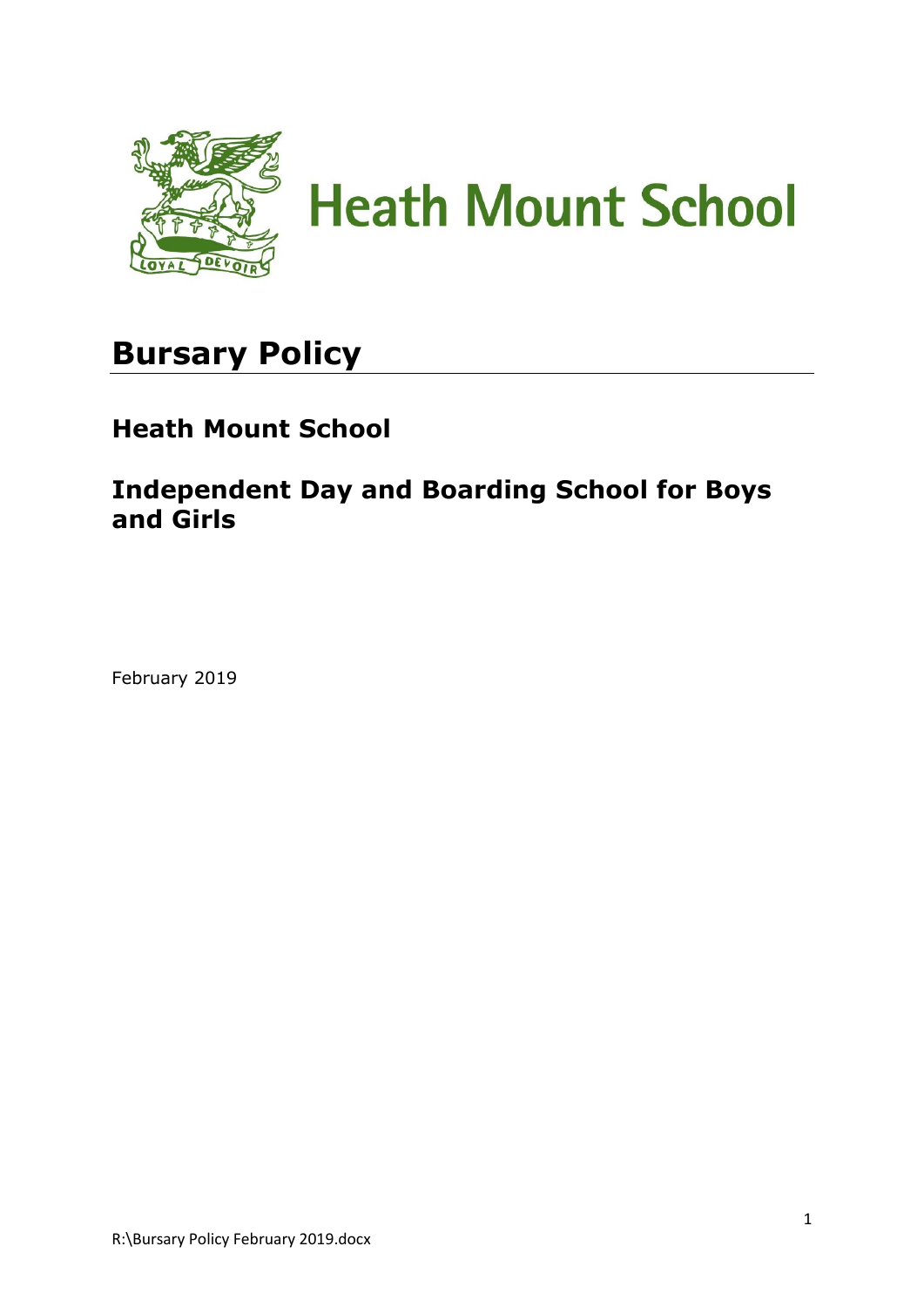# **1. Introduction**

- 1.1. The Governors of Heath Mount School ('the School') are committed to broadening access to the School by offering to eligible parents/guardians means-tested financial support towards the payment of school fees.
- 1.2.Bursaries are subject to annual review and parents / guardians will be asked to provide updated financial information each a year that the pupil remains at the School. The annual review may result in bursaries being varied upwards or downwards.
- 1.3.All information supplied in the course of a bursary application will be treated as confidential and will be retained in accordance with data protection legislation.

# **2. Categories of requests for financial support**

- 2.1. New applicants to the School in Year 3 and above where the parents / guardians wish to accept a place dependant on whether their application for a bursary is successful (see para. 6 below).
- 2.2. Existing pupils where a change in parents' / guardians' circumstances has resulted in difficulty in meeting tuition fees which may result in the child being withdrawn part way through a stage of their education (see para.7 below).
- 2.3.Short-term hardship bursaries where a sudden change in parents' circumstances within an academic year prevent the parents / guardian applying through the standard application process (see para. 8 below).

# **3. Awareness**

- 3.1. Information is provided by the School alerting the parents of current or potential pupils to the possibility of gaining means-tested financial support with the payment of fees is found in the following places:
	- 3.1.1. the School website;
	- 3.1.2. the School prospectus and other documentation, for example, our Parent Contract.

# **4. Administration**

4.1. The School retains the Bursary Administration Ltd (BAL) to provide an independent assessment and report to the School on eligibility for bursaries. The reports are then considered by the Head and the Bursar before recommendations are made to the Governors (see paragraphs 5.4 and 6.3, below). For more information about the service offered by BAL, please visit:<https://www.schoolbursaryguide.com/>

# **5. Timeframes for all applications**

5.1. The application process has been designed so that all of the deadlines for applicants allow for the Finance Committee of our Governing Body to consider the recommendations for the BAL. **Failure to meet these deadlines would delay and may mean an application must be resubmitted to the BAL to determine whether financial circumstances have changed.** Appendix A sets out the timeframe for all applications.

#### **6. The application process: new applicants to the School**

- 6.1. Please see Appendix A for timeline and application deadlines.
- 6.2.Bursaries may be available to the parents / guardians of pupils entering the School in Year 3 or above. They are awarded at the discretion of the Governors and the Bursar is responsible for the management and co-ordination of the process.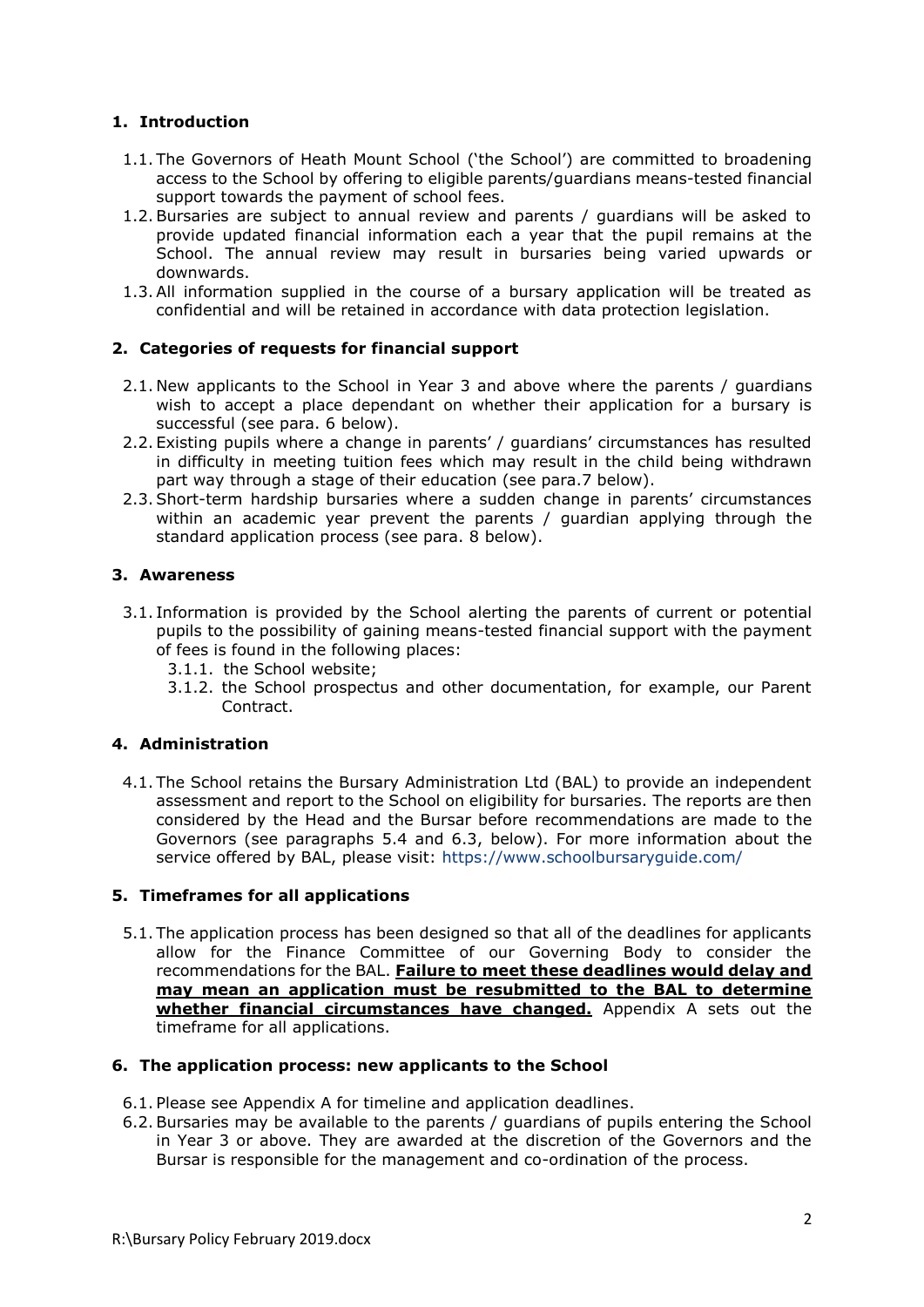- 6.3.Step one: parents / guardians seeking a place for their child / children at the School must complete a registration form, returning it to the School Registrar. At the same time, they should request a Bursary Application Form. The detailed application form seeks to establish the financial circumstances of the household. The completed form must be submitted to BAL**.** Supporting documentation does not need to be submitted at this stage but will be required at the home visit.
- 6.4.Step two: a member of the BAL team will arrange a home visit to meet with the applicants to review the paperwork. BAL provide the School with a financial report, and include a recommendation of the level of support that would be required in order to allow the child to attend the School.
- 6.5.Step three: The Finance Committee along with the Head and Bursar review all applications and make their decision based on the criteria laid out in section 9 of this policy.
- 6.6.Step four: parents / guardians are informed in writing if their application for a bursary has been successful.
- 6.7.Step five: parents/guardians are required to sign a letter to accept a place at the School and also to agree to any conditions relating to the bursary, the letter will include details on the extent, duration and review dates of any bursary award and parents must sign a copy of the letter **within 21 days of receipt** to indicate their agreement to the all of the terms of the bursary award.

#### **7. The application process: existing pupils at the School**

- 7.1. Please see Appendix A for timeline and application deadlines.
- 7.2.Bursaries may be made available to parents / guardians of existing pupils where a change in parents' / guardians' circumstances causes difficulty in meeting tuition fees which may result in the child being withdrawn part way through a stage of their education.
- 7.3.Step one: parents should contact the Bursar for a BAL form. The completed form must be submitted to BAL. Supporting documentation does not need to be submitted at this stage but will be required at the home visit.
- 7.4.Step two: a member of the BAL team will arrange a home visit to meet with the applicants to review the paperwork. BAL provide the School with a financial report, and include a recommendation of the level of support that would be required in order to allow the child to remain at the School.
- 7.5.Step three: The Finance Committee along with the Head and Bursar review all applications and make their decision based on the criteria laid out in section 9 of this policy.
- 7.6. Step  $4$ : parents / guardians are informed in writing of the decision. If a bursary is provided, the letter will include details on the extent, duration and review dates of any bursary award and parents must sign a copy of the letter **within 21 days of receipt** to indicate their agreement to the all of the terms of the bursary award.

# **8. Short term hardship bursaries**

- 8.1. Within the School's, annual budget, a sum is set aside as a short-term hardship fund. This fund is for:
	- 8.1.1. cases of sudden, unforeseen need and / or;
	- 8.1.2. circumstances whereby an application meriting bursary assistance was received outside of the normal calendar cycle for bursary submission, scrutiny and award.
- 8.2. The fund is set within budgetary constraints. Hardship bursaries are subject to the availability of funding and cannot be guaranteed.
- 8.3.Applications for short-term hardship bursaries should ordinarily be submitted to the Bursar.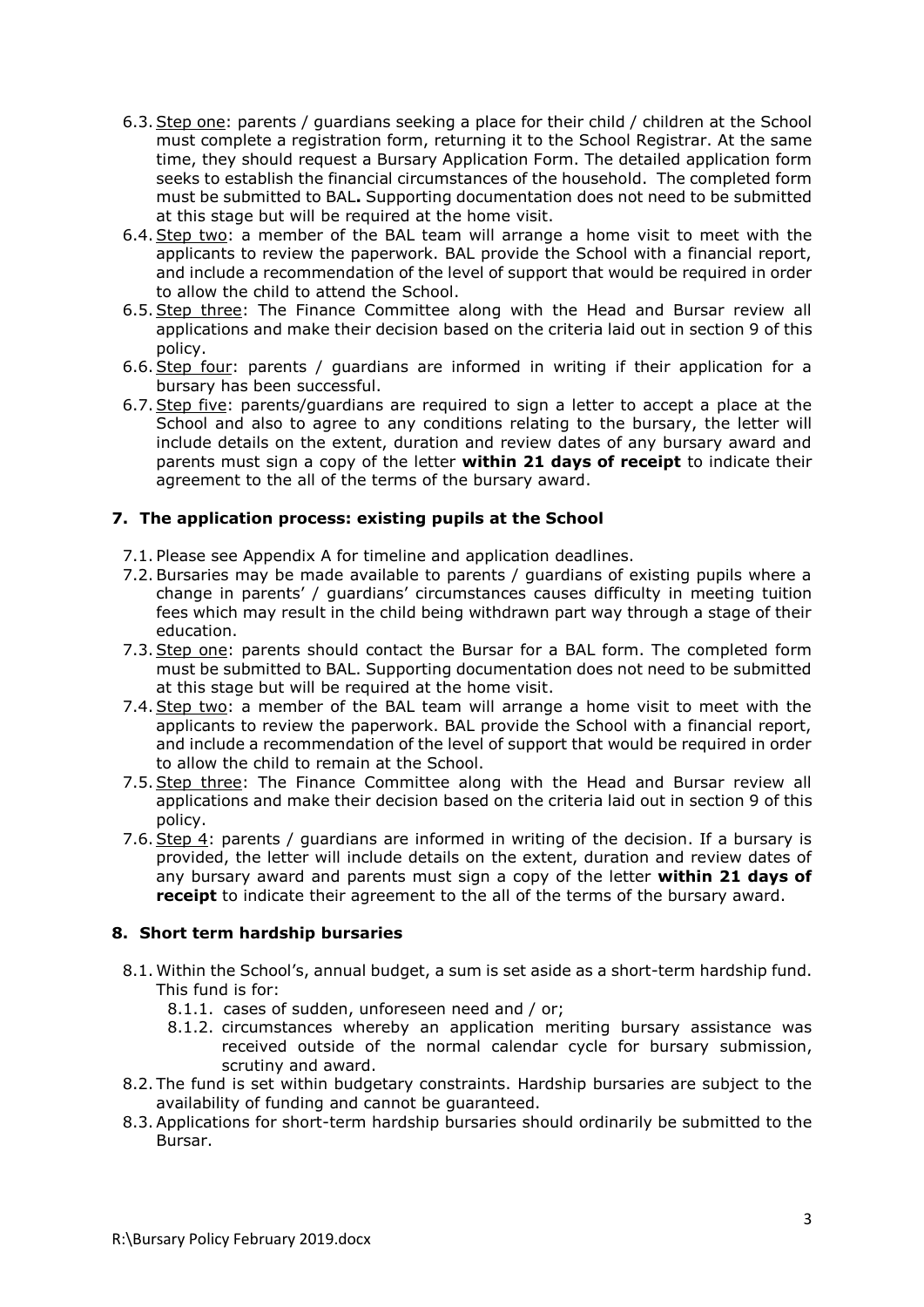- 8.4.All applications are considered by the Head and the Bursar. Given the nature of such applications, a decision will be communicated as quickly as possible and confirmed in writing.
- 8.5. The confirmation letter will cover the extent and duration of the short-term hardship bursary. It will also provide details of how to apply to the BAL if the likelihood is that the changed circumstances will continue beyond the period covered by the shortterm hardship bursary.

# **9. The Case for assistance**

- 9.1. Each application for a bursary is assessed on its own merits. Bursaries are awarded subject to the School's ability to fund these from the allocated annual budget.
- 9.2. Two criteria are considered when assessing the merits of an application falling within any of the above categories of assistance.
	- 9.2.1. **Suitability**: bursary funds are limited and those likely to gain most from the educational provision at the School will be given priority. Each pupil to whom support is offered must, in the opinion of the Head, be likely to make sound progress following admission and possess the potential to develop the quality of his or her work and benefit from participation in the wider, extracurricular activities on offer at the School. Each applicant should meet the School's academic requirements. Previous school reports will be consulted for evidence of good behaviour.
	- 9.2.2. **Financial limitations**: the amount of any bursary award depends entirely on the extent of financial need. It is recognised that judgements about what sacrifices a family should make to pay school fees will be personal. However, the School has a duty to ensure that bursary awards take into account all relevant factors. Accordingly, the following factors will be considered in determining the extent of the bursary award:
		- 9.2.2.1. Current income;
		- 9.2.2.2. The ability to improve the financial position or earning power of the family. For example, where there are two parents / guardians, both would be expected to be employed unless one is prevented from doing so through incapacity, the need to care for children under school age or other dependents or the requirements of their partner's work.
		- 9.2.2.3. Opportunities to release any capital. Significant capital savings and investments would be expected to be used for the payment of school fees as would equity values in property.
		- 9.2.2.4. In cases of separation, the contribution made by the absent parent.
		- 9.2.2.5. Contribution to household costs by other, wider, family members, any adults unrelated to the child or by outside sources.
		- 9.2.2.6. Where fees are being paid to other schools (or universities) the school's bursary award will take into account these outgoings.
	- 9.2.3. The School considers that a payment of school fees must take precedence over activities such as: frequent or expensive holidays; new or luxury cars; investment in significant home improvements; a second property/land holdings. Such significant expenditure is inconsistent with the receipt of bursary assistance.

# **10.Timetable and annual review**

- 10.1. Please see Appendix A for timeline and application deadlines.
- 10.2. All bursary awards are subject to annual means-testing and may be varied upwards or downwards depending on parental circumstances. A renewal application form must be completed and returned to BAL. Their recommendations will be forwarded to the Finance Committee along with the recommendations of the Head and Bursar,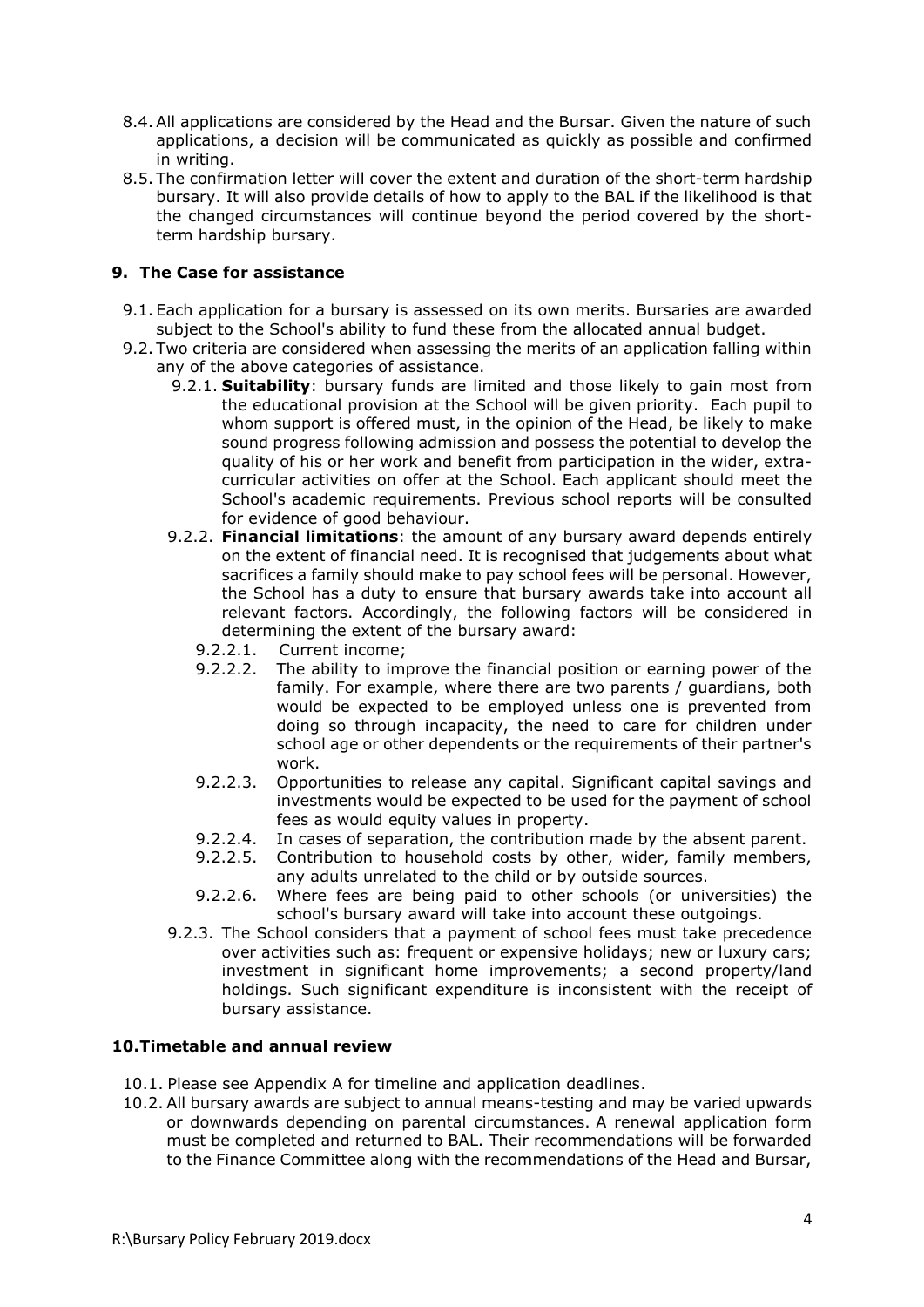who have the right to recommend to reduce or withdraw a bursary award in the following circumstances:

- 10.2.1. Where a pupil's progress, attendance, attitude or behaviour has been unsatisfactory and / or;
- 10.2.2. Where the parents / guardians have failed to support the School, for example by the late payment of any contribution they are making towards the fees.
- 10.3. A bursary award may be withdrawn in accordance with (or by reference to) the terms upon which such award is made and / or if, in the opinion of the Head, the pupil's attendance, attitude or behaviour no longer merits the continuation of the bursary. Any such withdrawal of a bursary will not operate so as to increase the fees in respect of a term which has already commenced.
- 10.4. Where it appears likely to the Head and the Bursar that a bursary may be withdrawn in respect of a pupil, the parents / guardians will be notified as far in advance as is practical.
- 10.5. If **within 14 days** following the withdrawal of a bursary a pupil is withdrawn from the School, no fees in lieu of notice will be payable by the parents / guardians. This will give parents / guardians enough time to decide whether they want to continue to educate their child at the School.

#### **11.Appeals Process**

- 11.1. An appeal regarding any bursary decision is permitted in the following circumstances:
	- 11.1.1. When it is made within 3 months of receipt of a bursary award decision;
	- 11.1.2. When there is a material change in the family's financial situation since the original application.
- 11.2. Any appeal based upon the above criteria will be reviewed by the Chair of the Finance Committee. If it is outside of the 3-month window, then it will be subject to the submission of a new application.

#### **12.Confidentiality**

12.1. The School respects the confidentiality of bursary awards made to families and recipients are expected to do likewise.

#### **13.Contact details**

13.1. All bursary queries and applications should be directed to the Bursar: Nikki Slowey (Mrs), [Sloweyni@heathmount.org](mailto:Sloweyni@heathmount.org)

| Governors' committee reviewing                          | <b>Finance Committee</b> |
|---------------------------------------------------------|--------------------------|
| Date last formally approved and<br>became effective     | 13 February 2019         |
| Period of review                                        | Two years                |
| Next review date                                        | November 2020            |
| Person responsible for implementation<br>and monitoring | <b>Bursar</b>            |
| Other relevant policies                                 | <b>Admissions Policy</b> |
|                                                         | <b>Parent Contract</b>   |